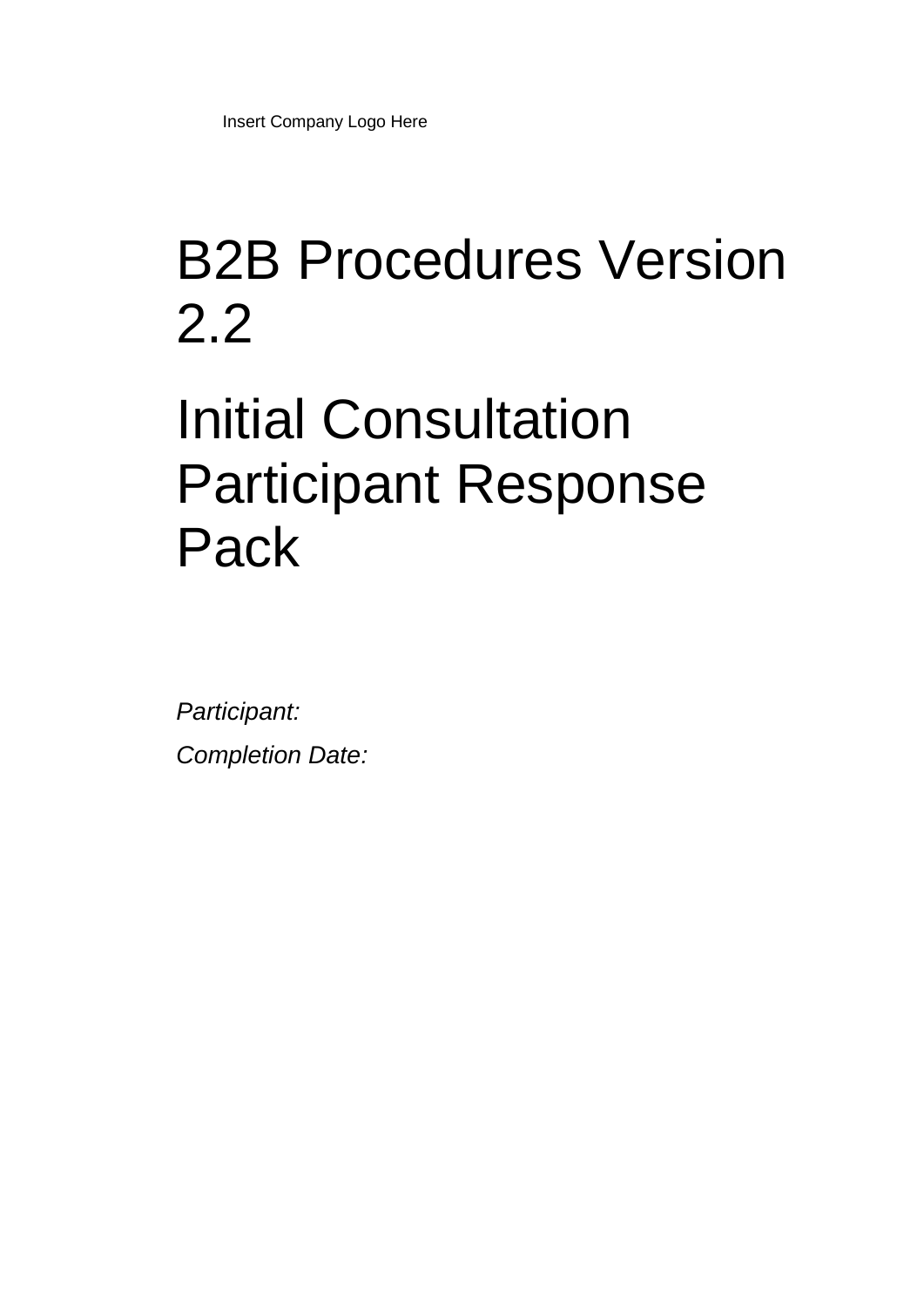#### **9. Participant Responses**

This section lists the changes proposed to the B2B Procedures: Version 2.0.

Proposed changes have been categorised as Procedure changes as follows;

- Table 9.1 covers the proposed changes to the B2B Procedure Customer and Site Details Notification Process.
- Table 9.2 covers the proposed changes to the B2B Procedure Service Order Process.
- Table 9.3 covers the proposed changes to the B2B Meter Data Process.
- Table 9.4 covers the proposed changes to the B2B Procedure One Way Notification Process.
- Table 9.5 covers the proposed changes to the B2B Procedure Technical Guideline for B2B Procedures.
- Table 9.6 covers the proposed changes to the B2B Procedure Technical Delivery Specification.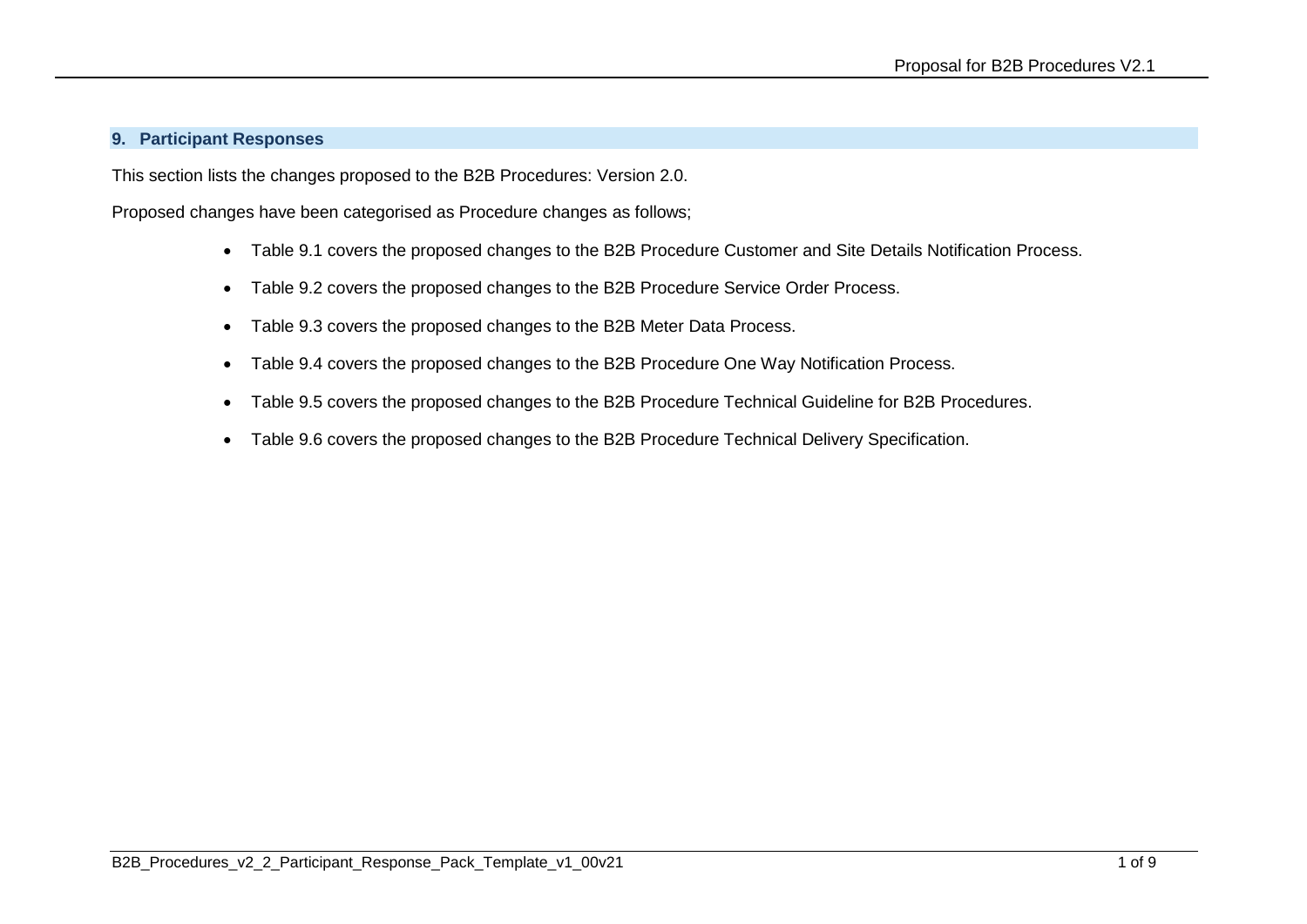#### **9.1 Proposed changes to the B2B Procedure Customer and Site Details Notification Process**

Please complete the relevant columns below in order to record your response. If you have no comments on this document please note this as a general comment in the table.

| <b>Item</b> | ID | <b>Clause/Issue/Comment</b>                                                                                                                    | <b>Proposed revised B2B Procedures text</b> | <b>Rating</b><br>(H/M/L <sup>1</sup> ) | <b>AEMO Response</b> |
|-------------|----|------------------------------------------------------------------------------------------------------------------------------------------------|---------------------------------------------|----------------------------------------|----------------------|
|             |    |                                                                                                                                                | Blue underline means insert                 |                                        |                      |
|             |    |                                                                                                                                                | <b>Red strikeout</b> means delete           |                                        |                      |
|             |    | <b>Powercor and CitiPower</b><br>agree with the proposed B2B<br>Procedure Customer and Site<br><b>Details Notification Process</b><br>changes. |                                             |                                        |                      |
|             |    |                                                                                                                                                |                                             |                                        |                      |
|             |    |                                                                                                                                                |                                             |                                        |                      |
|             |    |                                                                                                                                                |                                             |                                        |                      |

<sup>-</sup> $1$  L= Low: Not critical. Issues / comments are minor. They add clarity to the document. No major concern if not included in any further revisions M= Medium: Important. Strong case that issue / comments should be considered and an update to the document is desirable, but not critical. H= High: Critical. The issues / comments are fundamental and failure to make necessary changes has the potential to impact consensus.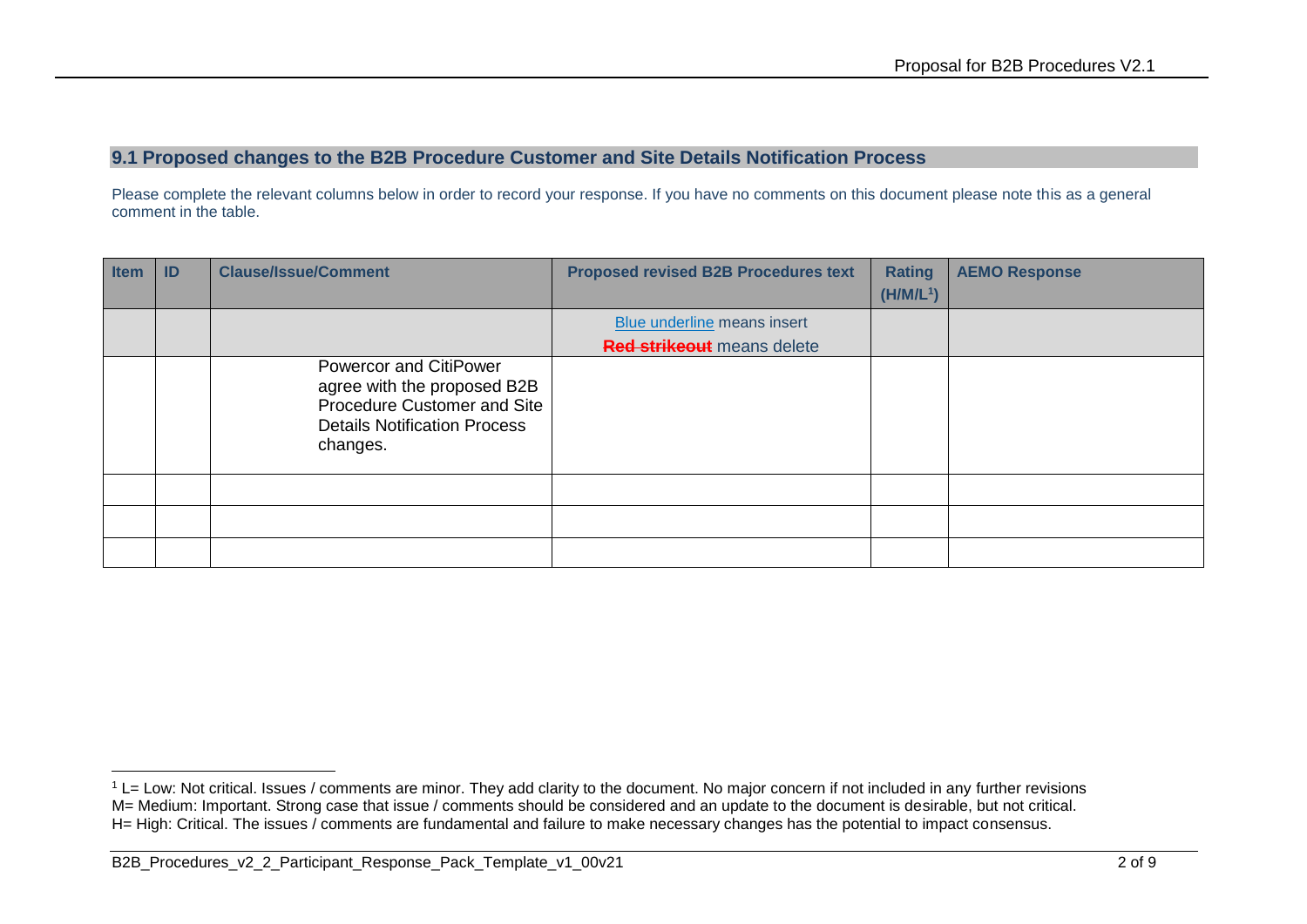## **9.2 Proposed changes to the B2B Procedure Service Order Process**

Please complete the relevant columns below in order to record your response. If you have no comments on this document please note this as a general comment in the table.

| <b>Item</b> | ID | <b>Clause/Issue/Comment</b>                                                                          | <b>Proposed revised B2B Procedures text</b> | <b>Rating</b><br>(H/M/L <sup>2</sup> ) | <b>AEMO Response</b> |
|-------------|----|------------------------------------------------------------------------------------------------------|---------------------------------------------|----------------------------------------|----------------------|
|             |    |                                                                                                      | Blue underline means insert                 |                                        |                      |
|             |    |                                                                                                      | <b>Red strikeout</b> means delete           |                                        |                      |
|             |    | Powercor and CitiPower<br>agree with the proposed B2B<br>Procedure Service Order<br>Process Changes. |                                             |                                        |                      |
|             |    |                                                                                                      |                                             |                                        |                      |
|             |    |                                                                                                      |                                             |                                        |                      |
|             |    |                                                                                                      |                                             |                                        |                      |

 $2$  L= Low: Not critical. Issues / comments are minor. They add clarity to the document. No major concern if not included in any further revisions M= Medium: Important. Strong case that issue / comments should be considered and an update to the document is desirable, but not critical. H= High: Critical. The issues / comments are fundamental and failure to make necessary changes has the potential to impact consensus.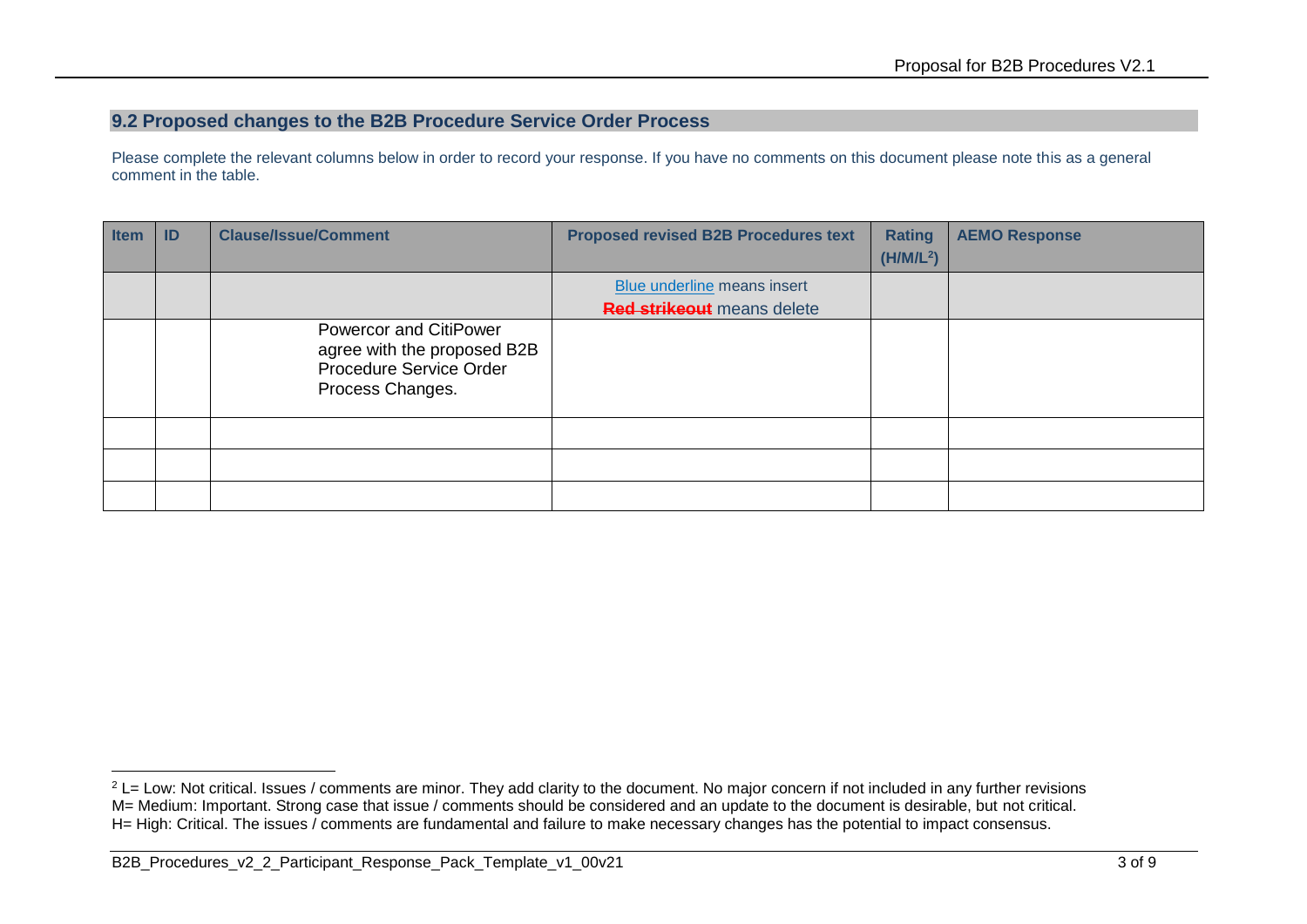#### **9.3 Proposed changes to the B2B Procedure Meter Data Process**

Please complete the relevant columns below in order to record your response. If you have no comments on this document please note this as a general comment in the table.

| <b>Item</b> | -ID | <b>Clause/Issue/Comment</b>                                                                       | <b>Proposed revised B2B Procedures text</b> | <b>Rating</b><br>$(H/M/L^3)$ | <b>AEMO Response</b> |
|-------------|-----|---------------------------------------------------------------------------------------------------|---------------------------------------------|------------------------------|----------------------|
|             |     |                                                                                                   | Blue underline means insert                 |                              |                      |
|             |     |                                                                                                   | <b>Red strikeout</b> means delete           |                              |                      |
|             |     | Powercor and CitiPower<br>agree with the proposed B2B<br>Procedure Meter Data<br>Process changes. |                                             |                              |                      |
|             |     |                                                                                                   |                                             |                              |                      |
|             |     |                                                                                                   |                                             |                              |                      |
|             |     |                                                                                                   |                                             |                              |                      |

<sup>&</sup>lt;sup>3</sup> L= Low: Not critical. Issues / comments are minor. They add clarity to the document. No major concern if not included in any further revisions M= Medium: Important. Strong case that issue / comments should be considered and an update to the document is desirable, but not critical. H= High: Critical. The issues / comments are fundamental and failure to make necessary changes has the potential to impact consensus.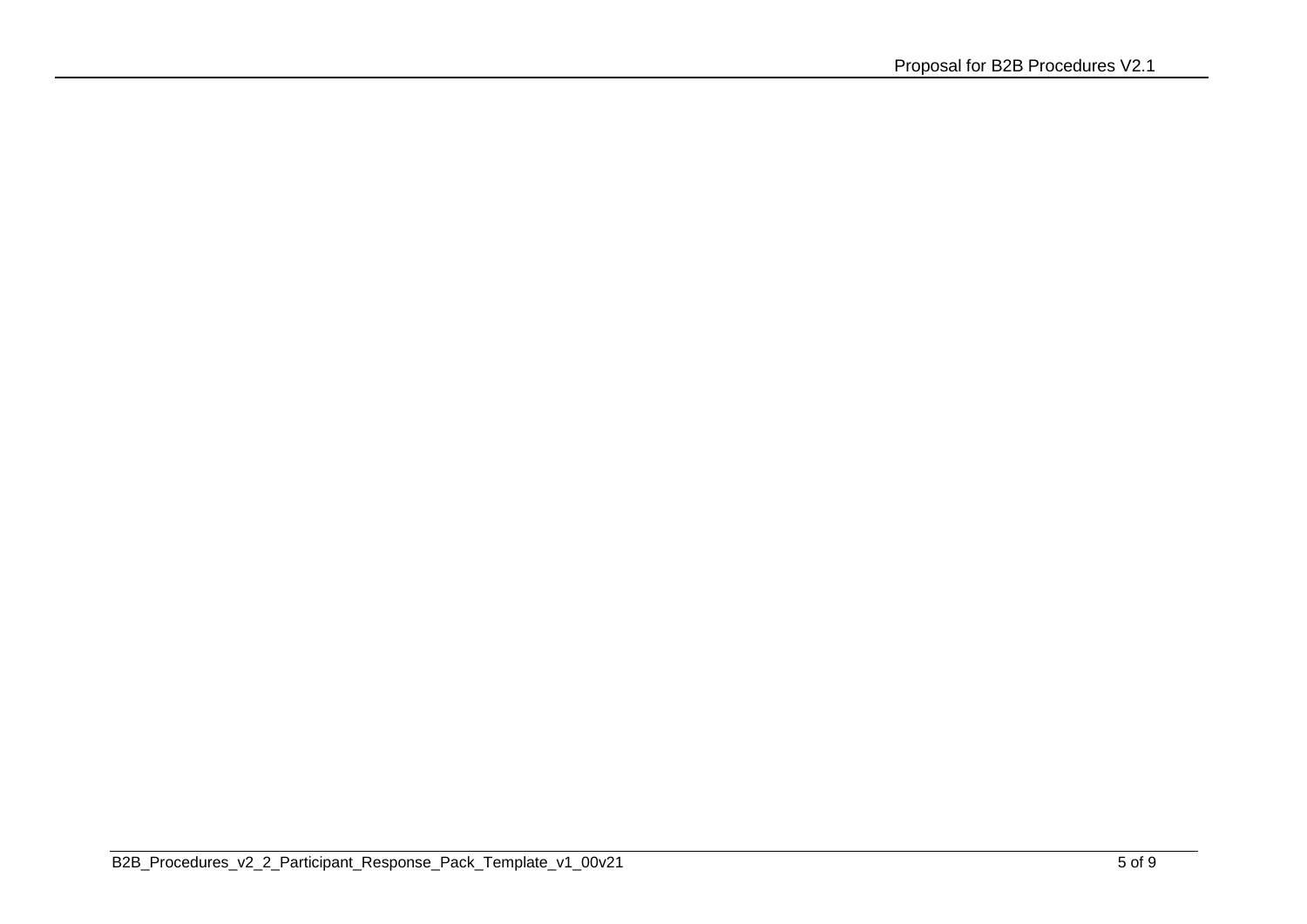## **9.4 Proposed changes to the B2B Procedure One Way Notification Process**

Please complete the relevant columns below in order to record your response. If you have no comments on this document please note this as a general comment in the table.

| <b>Item</b> | ID | <b>Clause/Issue/Comment</b>                                                                                 | <b>Proposed revised B2B Procedures text</b> | <b>Rating</b><br>(H/M/L <sup>4</sup> ) | <b>AEMO Response</b> |
|-------------|----|-------------------------------------------------------------------------------------------------------------|---------------------------------------------|----------------------------------------|----------------------|
|             |    |                                                                                                             | Blue underline means insert                 |                                        |                      |
|             |    |                                                                                                             | <b>Red strikeout</b> means delete           |                                        |                      |
|             |    | Powercor and CitiPower<br>agree with the proposed B2B<br>Procedure One Way<br>Notification Process changes. |                                             |                                        |                      |
|             |    |                                                                                                             |                                             |                                        |                      |
|             |    |                                                                                                             |                                             |                                        |                      |
|             |    |                                                                                                             |                                             |                                        |                      |

<sup>&</sup>lt;sup>4</sup> L= Low: Not critical. Issues / comments are minor. They add clarity to the document. No major concern if not included in any further revisions M= Medium: Important. Strong case that issue / comments should be considered and an update to the document is desirable, but not critical. H= High: Critical. The issues / comments are fundamental and failure to make necessary changes has the potential to impact consensus.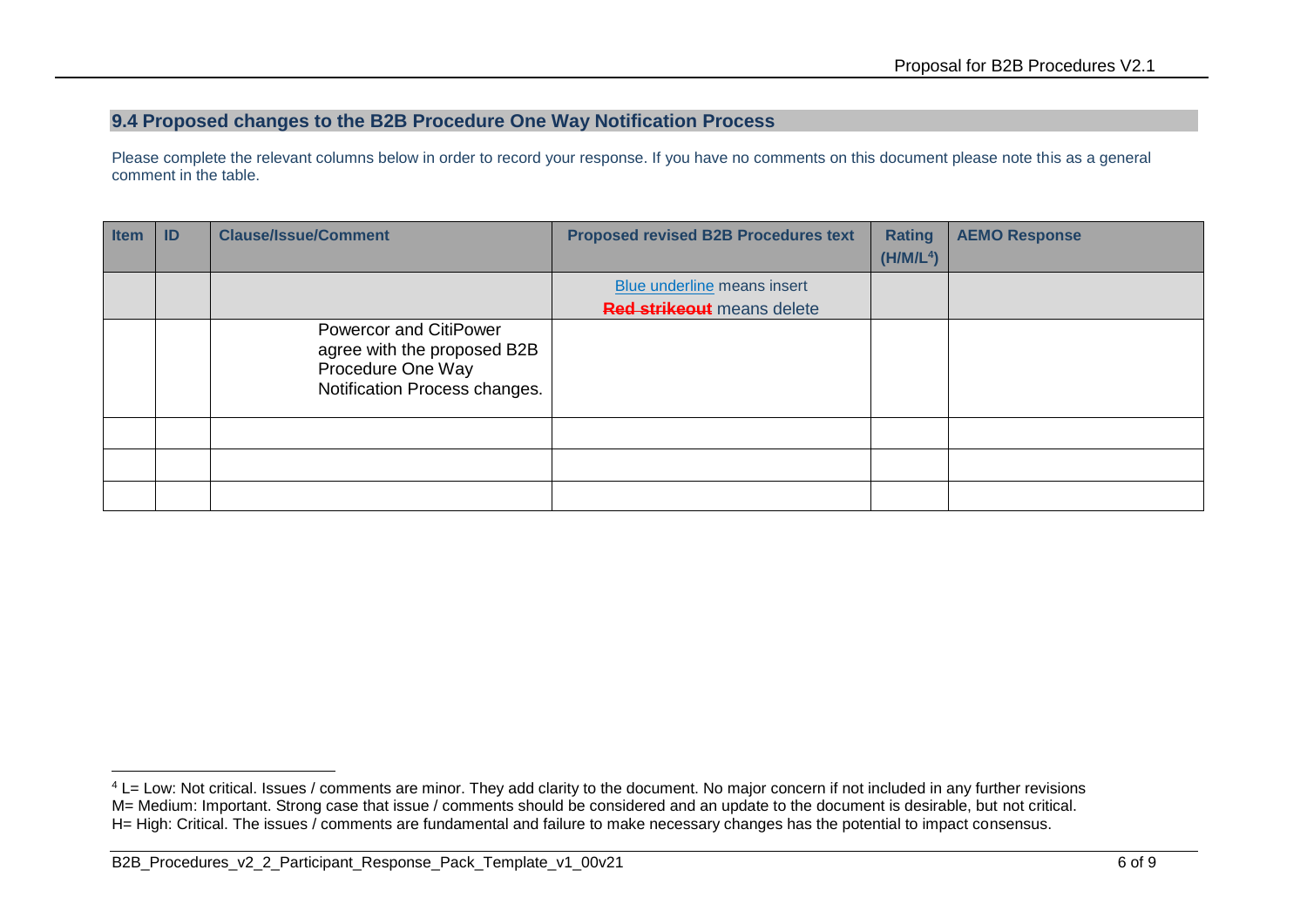#### **9.5 Proposed changes to the B2B Procedure Technical Guidelines for B2B Procedures**

Please complete the relevant columns below in order to record your response. If you have no comments on this document please note this as a general comment in the table.

| <b>Item</b> | ID | <b>Clause/Issue/Comment</b>                                                                                                             | <b>Proposed revised B2B Procedures text</b> | <b>Rating</b><br>(H/M/L <sup>5</sup> ) | <b>AEMO Response</b> |
|-------------|----|-----------------------------------------------------------------------------------------------------------------------------------------|---------------------------------------------|----------------------------------------|----------------------|
|             |    |                                                                                                                                         | Blue underline means insert                 |                                        |                      |
|             |    |                                                                                                                                         | <b>Red strikeout</b> means delete           |                                        |                      |
|             |    | <b>Powercor and CitiPower</b><br>agree with the proposed B2B<br><b>Procedure Technical</b><br>Guidelines for B2B<br>Procedures changes. |                                             |                                        |                      |
|             |    |                                                                                                                                         |                                             |                                        |                      |
|             |    |                                                                                                                                         |                                             |                                        |                      |
|             |    |                                                                                                                                         |                                             |                                        |                      |

<sup>-</sup><sup>5</sup> L= Low: Not critical. Issues / comments are minor. They add clarity to the document. No major concern if not included in any further revisions M= Medium: Important. Strong case that issue / comments should be considered and an update to the document is desirable, but not critical. H= High: Critical. The issues / comments are fundamental and failure to make necessary changes has the potential to impact consensus.